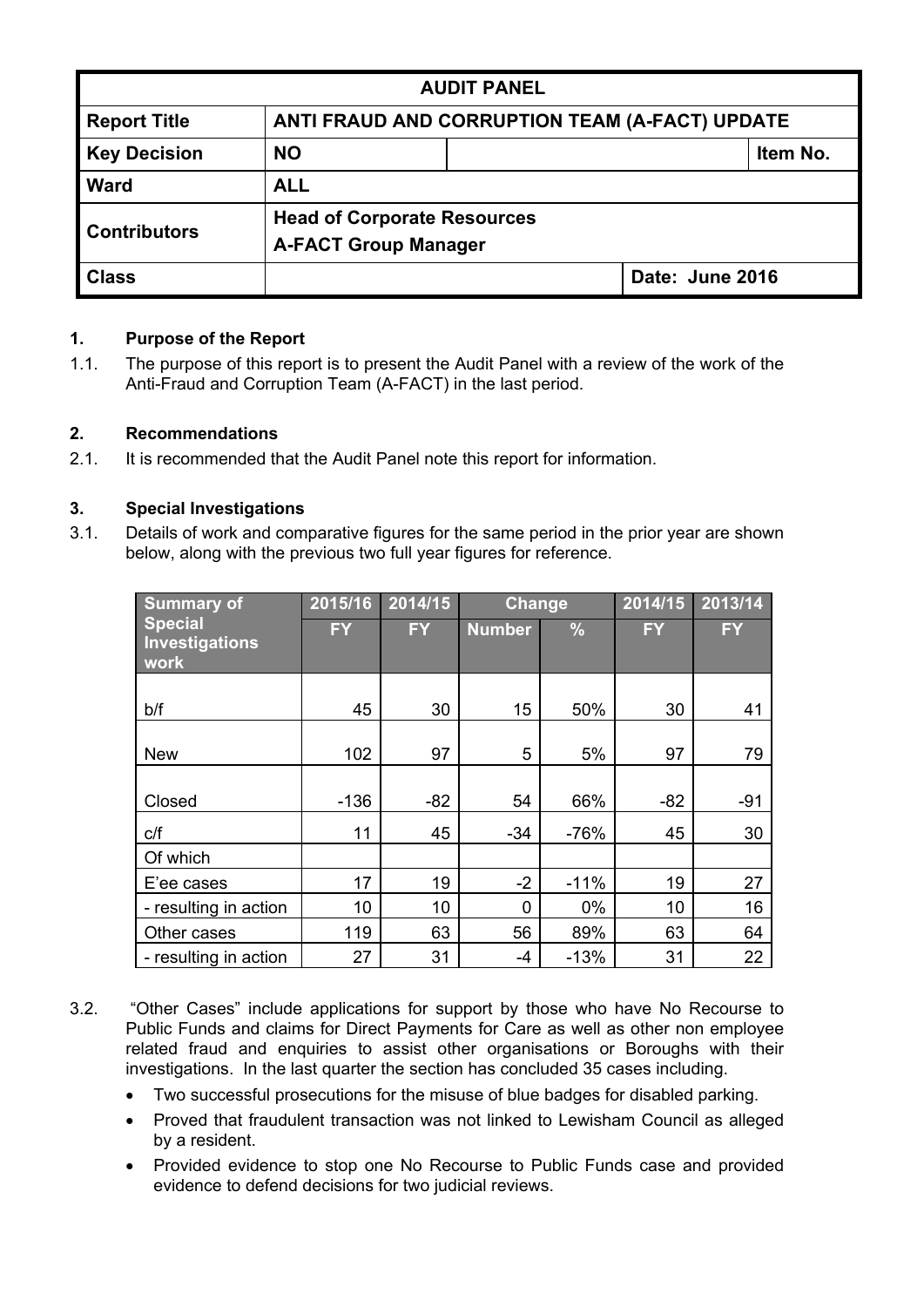Employee Related cases

3.3. Of the 137 cases closed this year 17 related to employees and 10 of these resulted in action. These cases are included in the year to date figures shown below.

| <b>Analysis of</b>                         | 2015/16        | 2014/15        |               | Change        |                | 2013/14        |
|--------------------------------------------|----------------|----------------|---------------|---------------|----------------|----------------|
| employee fraud                             | <b>FY</b>      | <b>FY</b>      | <b>Number</b> | $\frac{0}{6}$ | FY             | FY             |
| Dismissed/resigned<br>& Convicted          | 0              | 0              | $\Omega$      | $0\%$         | 0              |                |
| Convicted &<br>recommended disc.<br>Action | 0              | $\overline{2}$ | $-2$          | $0\%$         | $\overline{2}$ | 5              |
| Resigned/Dismissed<br>incl agency staff    | 4              |                | 3             | 300%          | 1              | 6              |
| Other disciplinary<br>(incl not employed)  | 3              | $\mathfrak{p}$ |               | 200%          | 2              | 0              |
| Monies repaid                              | 0              | $\overline{2}$ | $-2$          | $0\%$         | $\overline{2}$ | 2              |
| Management action                          | $\overline{2}$ | $\overline{2}$ | 0             | $0\%$         | $\overline{2}$ | $\overline{2}$ |
| <b>Identity issue</b><br>cleared           |                |                | 0             | $0\%$         |                | 0              |
| Total                                      | 10             | 10             | 0             | 0%            | 10             | 16             |

- 3.4. The cases concluded in the last period include
	- Management action regarding time keeping irregularities
	- Employee failed to declare partners interest in a company. Declaration of interest now completed. No further action taken as no evidence of gain.
- 3.5. A new Case Management System was introduced in March. This has provided an opportunity to review all cases and as a result a large number of cases have been closed prior to year end.
- 3.6. Quarterly reports continue to be issued to each Executive Director with a summary of all cases being dealt with by Special Investigations in their Directorate. This ensures that the risk of fraud is considered in the context of the demands of the service, priorities are agreed, and progress on investigations communicated.

### Lewisham Homes

3.7. A-FACT continues to undertake investigation work on behalf of Lewisham Homes under a Service Level Agreement which has now been extended for 2016/17. This to just under one full time equivalent member of staff and a proportion of the police officer's time. The outcome of these investigations is reported by Lewisham Homes to their Audit Committee.

### Pre-employment Checks

3.8. A-FACT support Human Resources by undertaking part of the Council's recruitment checks. Each potential employee of the Council is required to complete a preemployment check focusing on any issues relating to benefits, council tax, rent and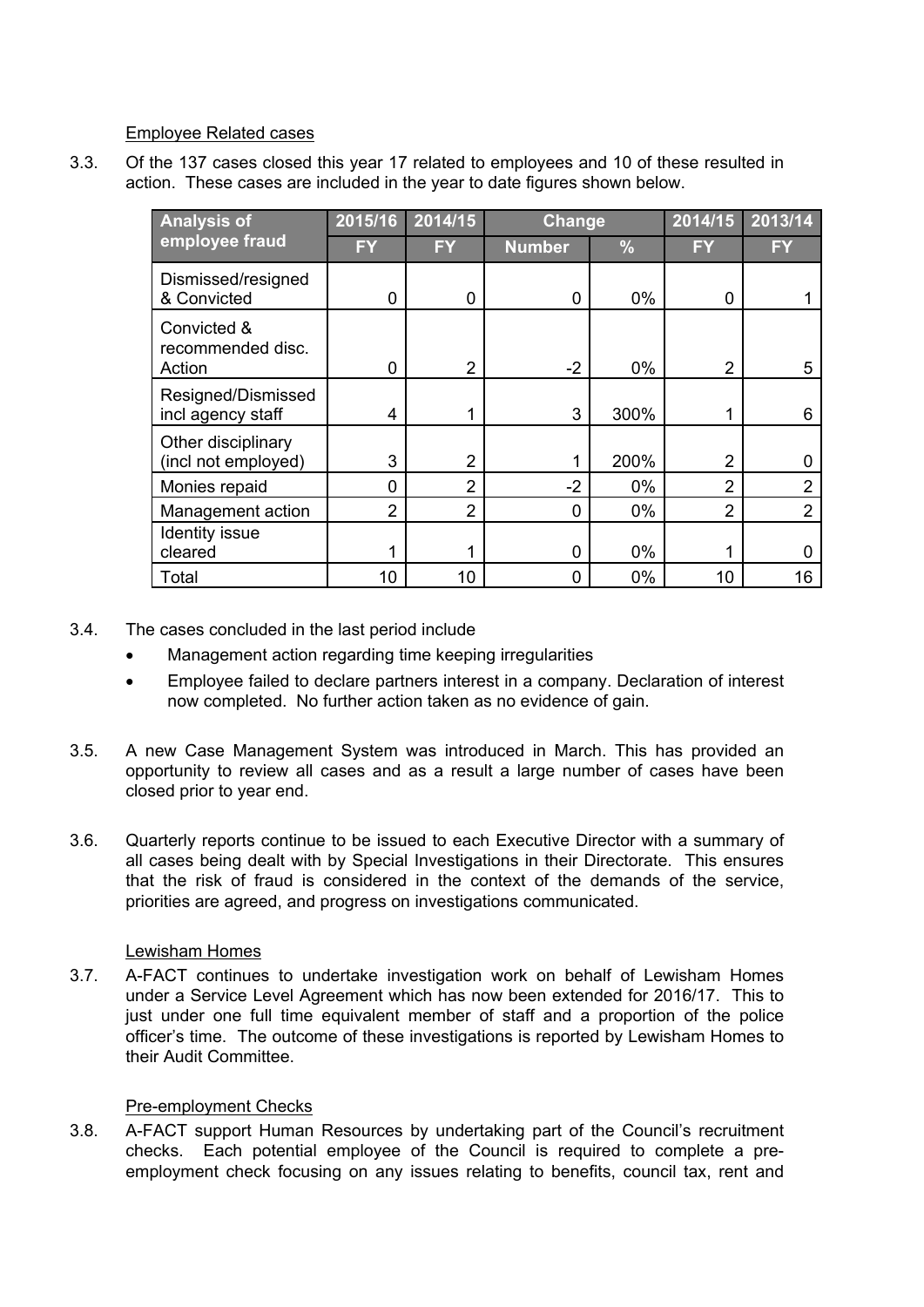personal business interests which may cast doubt on the individual's integrity or potential conflicts for their work going forward.

| <b>Summary of pre-</b>      | 2015/16   | 2014/15   | Change        |      | 2014/15 2013/14 |           |
|-----------------------------|-----------|-----------|---------------|------|-----------------|-----------|
| employment<br><b>checks</b> | <b>FY</b> | <b>FY</b> | <b>Number</b> | $\%$ | <b>FY</b>       | <b>FY</b> |
| Checks completed            | 317       | 270       | 47            | 17%  | 270             | 274       |
| Action taken                | 35        | 25        | 10            | 40%  | 25              | 20        |

3.9. The seven cases in the last three months that were flagged for further action all related to potential employees having either business interests or secondary employment. In all cases it was possible for employment to be confirmed once the line manager confirmed that there were no conflicts of interest.

### **4 Housing Investigations**

Details of work and comparative figures for the same period in the prior year are shown below, along with the previous two full year figures for reference.

| <b>Summary of</b>                    | 2015/16   | 2014/15   | Change        |               | 2014/15   | 2013/14   |
|--------------------------------------|-----------|-----------|---------------|---------------|-----------|-----------|
| <b>Housing App</b><br>Investigations | <b>FY</b> | <b>FY</b> | <b>Number</b> | $\frac{9}{6}$ | <b>FY</b> | <b>FY</b> |
| b/f                                  | 19        | 38        | $-19$         | $-50%$        | 38        | 76        |
| <b>New</b>                           | 28        | 46        | $-18$         | $-39%$        | 46        | 67        |
| Closed                               | 46        | 65        | $-29$         | $-29%$        | $-65$     | $-107$    |
| C/f                                  |           | 19        | $-18$         | $-95%$        | 19        | 36        |
| Resulting in<br>action               | 25        | 42        | $-17$         | $-40%$        | 42        | 50        |

- 5.1 There have been 25 successful cases this year. These relate to 21 Housing Register applications/Homelessness applications, 2 fraudulent decant, and 2 fraudulent Right to Buy applications being stopped.
- 5.2 The reduction in results is due in the main to officer time being used on chargeable work for Lewisham Homes which has focused more on customer fraud than internal issues in 15/16.
- 5.3 The Audit Commission have stated that there is a significant value associated with recovering tenancies and preventing fraudulent applicants from being housed. They estimate that the average cost of temporary accommodation for a family for a year is £18,000. On this basis A-FACT have either recovered and prevented tenancies being wrongly allocated in 23 cases, representing a saving of £414,000, plus ensuring that two fraudulent Right to Buys (maximum discount £103,900 each) were cancelled.

#### **6 DCLG Housing Bid funding**

6.1 Since January 2012 the DCLG have funded an investigator based within A-FACT to work with local housing partners to tackle fraud related to social housing. This has recently been extended by a further grant to cover 2016/17.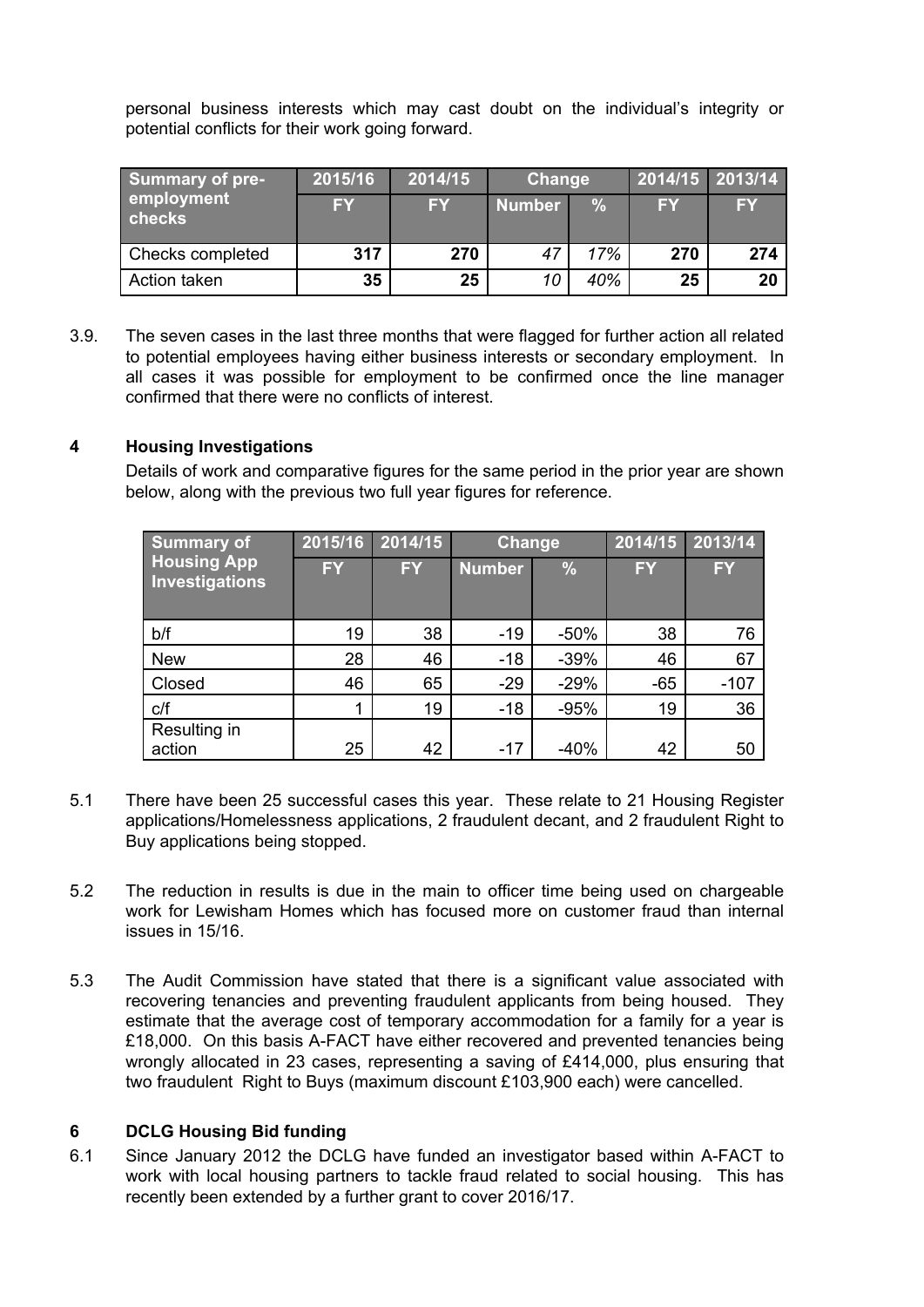6.2 In the last year 16 properties have been recovered from this work. Lewisham has nomination rights on these properties. There are also a number of cases of ongoing cases.

| <b>Summary of DCLG</b>                       | 2015/16        | 2014/15   | <b>Change</b>  |               | 2014/15 | 2013/14        |
|----------------------------------------------|----------------|-----------|----------------|---------------|---------|----------------|
| <b>Housing</b><br><b>Investigations work</b> | FY             | <b>FY</b> | <b>Number</b>  | $\frac{9}{6}$ | FY      | <b>FY</b>      |
| b/f                                          | 176            | 33        | 143            | 433%          | 33      | 9              |
| <b>New</b>                                   | 76             | 269       | $-193$         | $-72%$        | 269     | 111            |
| Closed                                       | 246            | 126       | 120            | 95%           | $-126$  | $-83$          |
| C/f                                          | 6              | 176       | $-170$         | $-97%$        | 176     | 37             |
| Tenancies recovered                          | 16             | 38        | $-22$          | $-58%$        | 38      | 33             |
| Breakdown by RSL                             |                |           |                |               |         |                |
| L & Q                                        | $\overline{2}$ | 20        | $-18$          | $-90%$        | 20      | 19             |
| Pinnacle                                     | 9              | 10        | $-1$           | $-10%$        | 10      | 6              |
| <b>Brockley Co-Op</b>                        | $\overline{2}$ | 1         | 1              | 200%          | ٠       | 4              |
| <b>Lewisham Homes</b>                        | 0              | 3         | $-3$           | $-100%$       | 3       | $\overline{2}$ |
| Hexagon                                      | 3              | 3         | $\overline{0}$ | $0\%$         | 3       |                |
| <b>Family Mosaic</b>                         | 0              | 1         | -1             | $-100%$       |         |                |

- 6.3 In one case where the tenant had died three siblings made separate attempts to apply for the succession. A-FACT was able to prove that two had their own tenancies in other boroughs and the third was actually living in temp stay accommodation provided by Lewisham. Following a court hearing outright possession was granted.
- 6.4 As with the point made at 5.2 above, the work with Lewisham Homes has moved to focus more on customer rather than internal cases in the last year. This has drawn in more housing investigator time with some ten tenancies recovered for Lewisham Homes rather than in the numbers above. In the round this work is all contributing to clamping down on fraud in Lewisham and recovering tenancies for the Council. Looking forward we are currently recruiting further investigators to ensure we push forward on both fronts.
- 6.5 On the basis of the Audit Commission figures for the value of social housing as detailed in para 5.3. The recovery of 16 tenancies equates to £288,000.

### **7 Local Government Transparency Code 2014**

- 7.1 The Local Government Transparency Code requires all local authorities to publish data on it's anti-fraud arrangements on at least an annual basis.
- 7.2 The data for 2015/16 is shown along with the two previous years for comparision.

| Data required                                                                                                                                                          | 2013/14 | 2014/15 | 2015/16 |
|------------------------------------------------------------------------------------------------------------------------------------------------------------------------|---------|---------|---------|
| Number of occasions they use powers under<br>the Prevention of Social Housing Fraud<br>(Power to require information) (England)<br>Regulations 2014 or similar powers. | Nil     | Nil     | 1       |